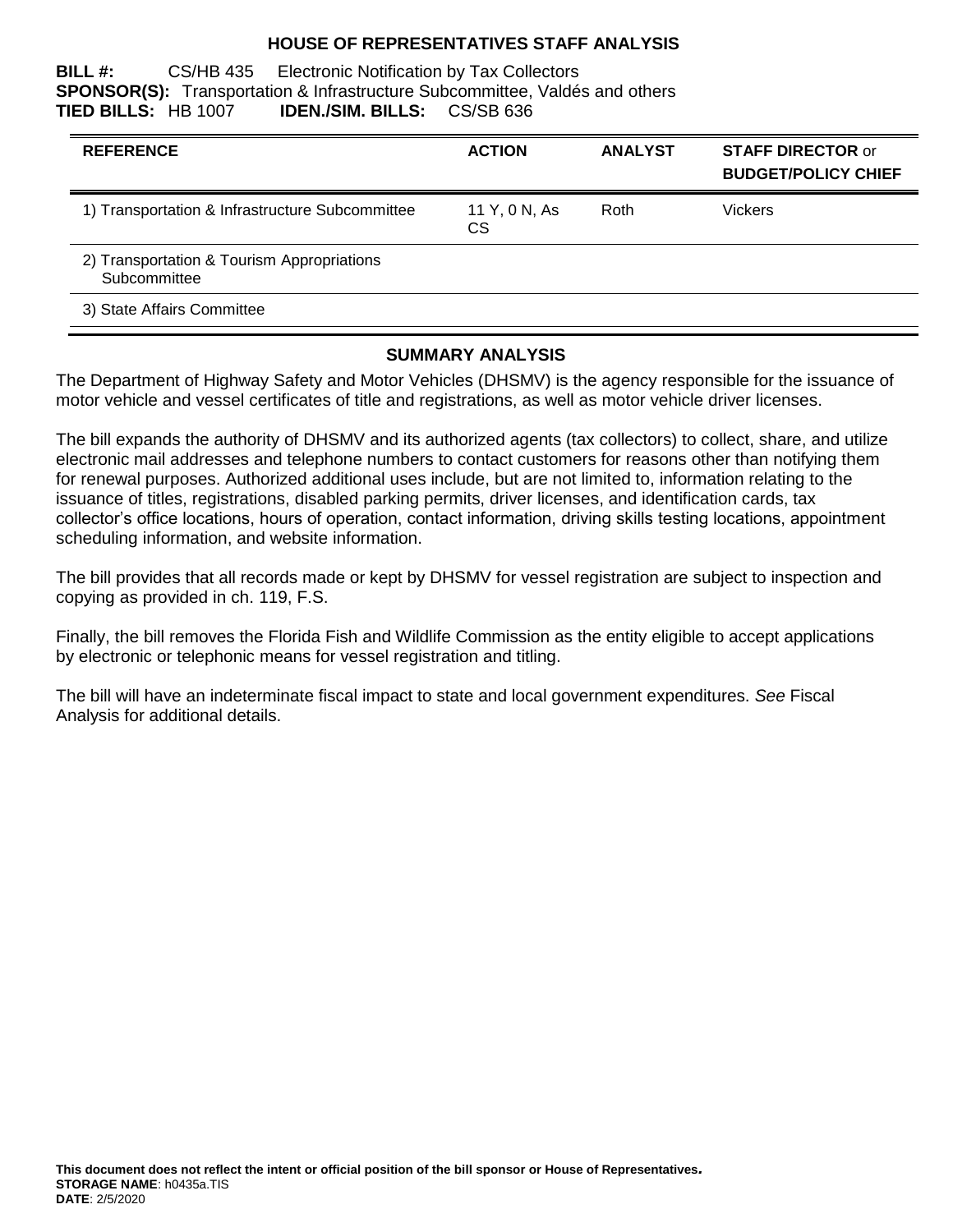#### **FULL ANALYSIS**

# **I. SUBSTANTIVE ANALYSIS**

# A. EFFECT OF PROPOSED CHANGES:

#### **Current Situation**

The Department of Highway Safety and Motor Vehicles (DHSMV) is authorized to accept applications for motor vehicle and vessel certificates of title and motor vehicle registration by electronic or telephonic means, and may issue an electronic certificate of title in lieu of printing a paper title.<sup>1</sup> DHSMV is also authorized to collect electronic mail addresses and use electronic mail in lieu of the United States Postal Service (USPS) as a method of notification for motor vehicle and vessel certificates of title and motor vehicle renewal notices for registration.<sup>2</sup> However, for motor vehicle certificates of title, notices regarding the potential forfeiture or foreclosure of an interest in property must be sent by USPS rather than electronic mail.<sup>3</sup> DHSMV may also collect electronic mail addresses and use electronic mail, in lieu of USPS, for the purpose of providing motor vehicle driver license and identification card renewal notices.<sup>4</sup>

The Fish and Wildlife Conservation Commission is identified in s. 328.80, F.S., as the agency authorized to accept applications for vessel registration by electronic or telephonic means; however, DHSMV is the agency responsible for vessel registrations.<sup>5</sup>

# **Proposed Changes**

The bill authorizes DHSMV and its authorized agent tax collectors to collect electronic mail addresses from customers and use them not only as a method of notification for motor vehicle certificates of title, but also for any statutorily authorized use related to motor vehicle certificates of title. All electronic mail addresses must be mutually shared between DHSMV and tax collectors upon request.

The bill authorizes DHSMV and tax collectors to collect electronic mail addresses and telephone numbers from customers for purposes of e-mailing or texting (in lieu of USPS) certain motor vehicle registration, driver license, and identification card information. The information that can be e-mailed or texted includes, but is not limited to, information about the issuance of titles, registrations, disabled parking permits, driver licenses, and identification cards; tax collector's office locations, hours of operation, contact information, driving skills testing locations, appointment scheduling information, or website information. All electronic mail addresses and phone numbers must be mutually shared between DHSMV and tax collectors upon request.

The bill authorizes DHSMV and tax collectors to collect electronic mail addresses and telephone numbers from customers for purposes of e-mailing or texting (in lieu of USPS) certain vessel certificate of title and registration information. The information that can be e-mailed or texted includes, but is not limited to, information about the issuance of titles, registrations, disabled parking permits, driver licenses, and identification cards; tax collector's office locations, hours of operation, contact information, driving skills testing locations, appointment scheduling information, or website information. All electronic mail addresses and telephone numbers must be mutually shared between DHSMV and tax collectors upon request.

**DATE**: 2/5/2020

 $\overline{a}$ <sup>1</sup> Sections 319.40, 320.95, and 328.30, F.S.

<sup>2</sup> Sections 319.40, 320.95, and 328.30, F.S.

<sup>3</sup> Section 319.40(3), F.S.

<sup>4</sup> Section 322.08(10), F.S.

**STORAGE NAME**: h0435a.TIS **PAGE: 2**  $<sup>5</sup>$  In 1999, the Legislature transferred responsibility for the registration of vessels from the Department of Environmental Protection</sup> (DEP) to DHSMV (Ch. 99-289, L.O.F.). During the same 1999 regular session, the Legislature transferred other duties of DEP to the Fish and Wildlife Conservation Commission (Ch. 99-245, L.O.F.).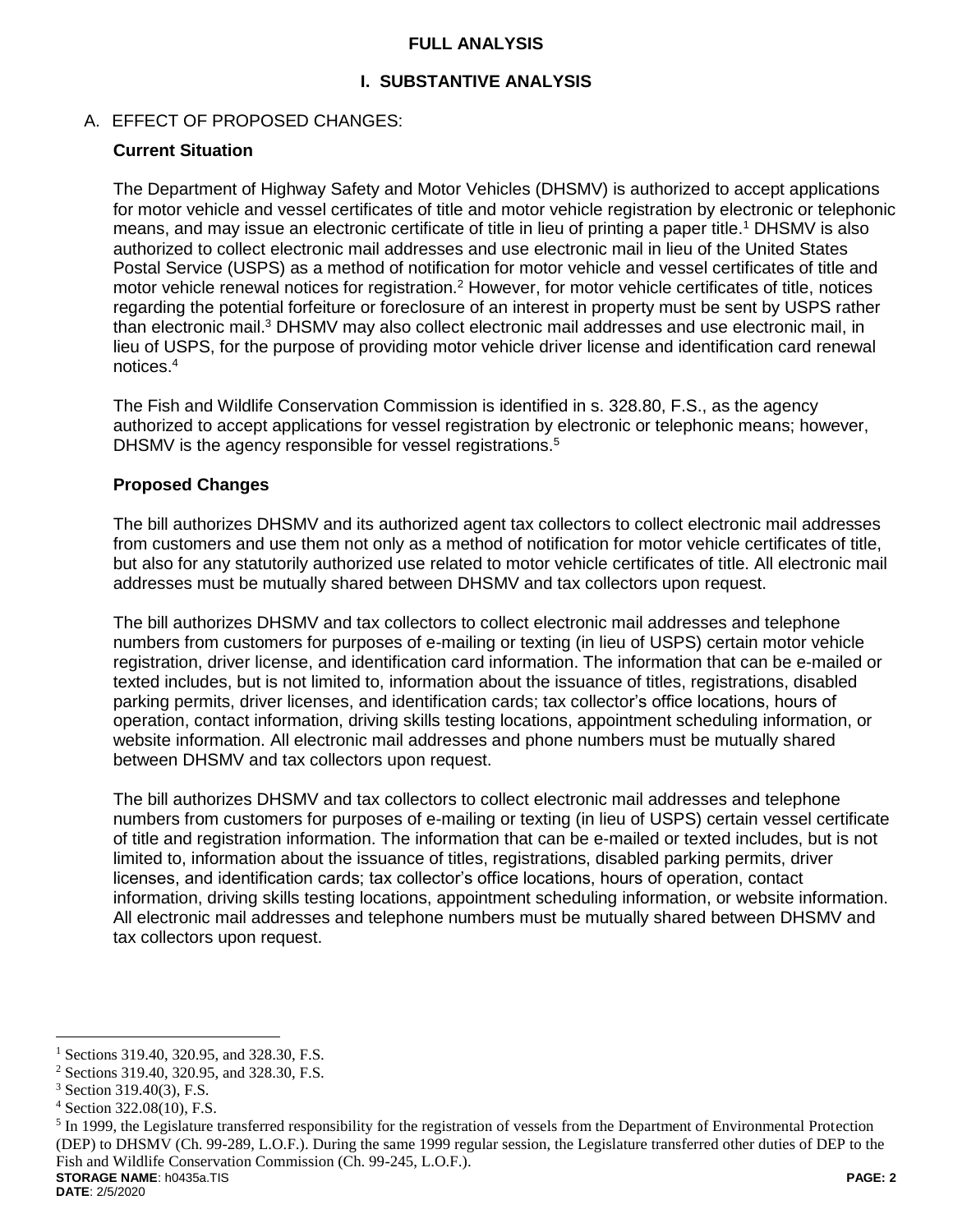Additionally, the bill corrects obsolete language referring to the vessel registration duties of the Fish and Wildlife Conservation Commission and replaces it with DHSMV, which is the agency responsible for vessel registration.

Lastly, the bill clarifies that all records made or kept by DHSMV for the administration of vessel registration and titling are subject to inspection and copying as provided in ch. 119, F.S., relating to public records.

B. SECTION DIRECTORY:

**Section 1:** Amends s. 319.40, F.S., relating to transactions by electronic or telephonic means.

**Section 2:** Amends s. 320.95, F.S., relating to transactions by electronic or telephonic means.

**Section 3:** Amends s. 322.08, F.S., relating to application for license; requirements for license and identification card forms.

**Section 4:** Amends s. 328.30, F.S., relating to transactions by electronic or telephonic means.

**Section 5:** Amends s. 328.40, F.S., relating to administration of vessel registration and titling laws; records.

**Section 6:** Amends s. 328.80, F.S., relating to transactions by electronic or telephonic means.

**Section 7:** Provides an effective date of July 1, 2020.

# **II. FISCAL ANALYSIS & ECONOMIC IMPACT STATEMENT**

- A. FISCAL IMPACT ON STATE GOVERNMENT:
	- 1. Revenues:

The bill will likely have no impact on state government revenues.

2. Expenditures:

DHSMV will likely incur indeterminate, but insignificant, programming costs related to modifying the existing systems to enable the capture of verified texting numbers.<sup>6</sup>

- B. FISCAL IMPACT ON LOCAL GOVERNMENTS:
	- 1. Revenues:

The bill will likely have no impact on local government revenues.

2. Expenditures:

Local governments may incur indeterminate expenditures relating to information technology programming costs.<sup>7</sup>

C. DIRECT ECONOMIC IMPACT ON PRIVATE SECTOR:

None.

D. FISCAL COMMENTS:

None.

 $\overline{a}$ 

**STORAGE NAME**: h0435a.TIS **PAGE: 3 DATE**: 2/5/2020

<sup>6</sup> Department of Highway Safety and Motor Vehicles, Agency Analysis of 2020 House Bill 435, p. 4 (December 16, 2019). 7 *Id.*